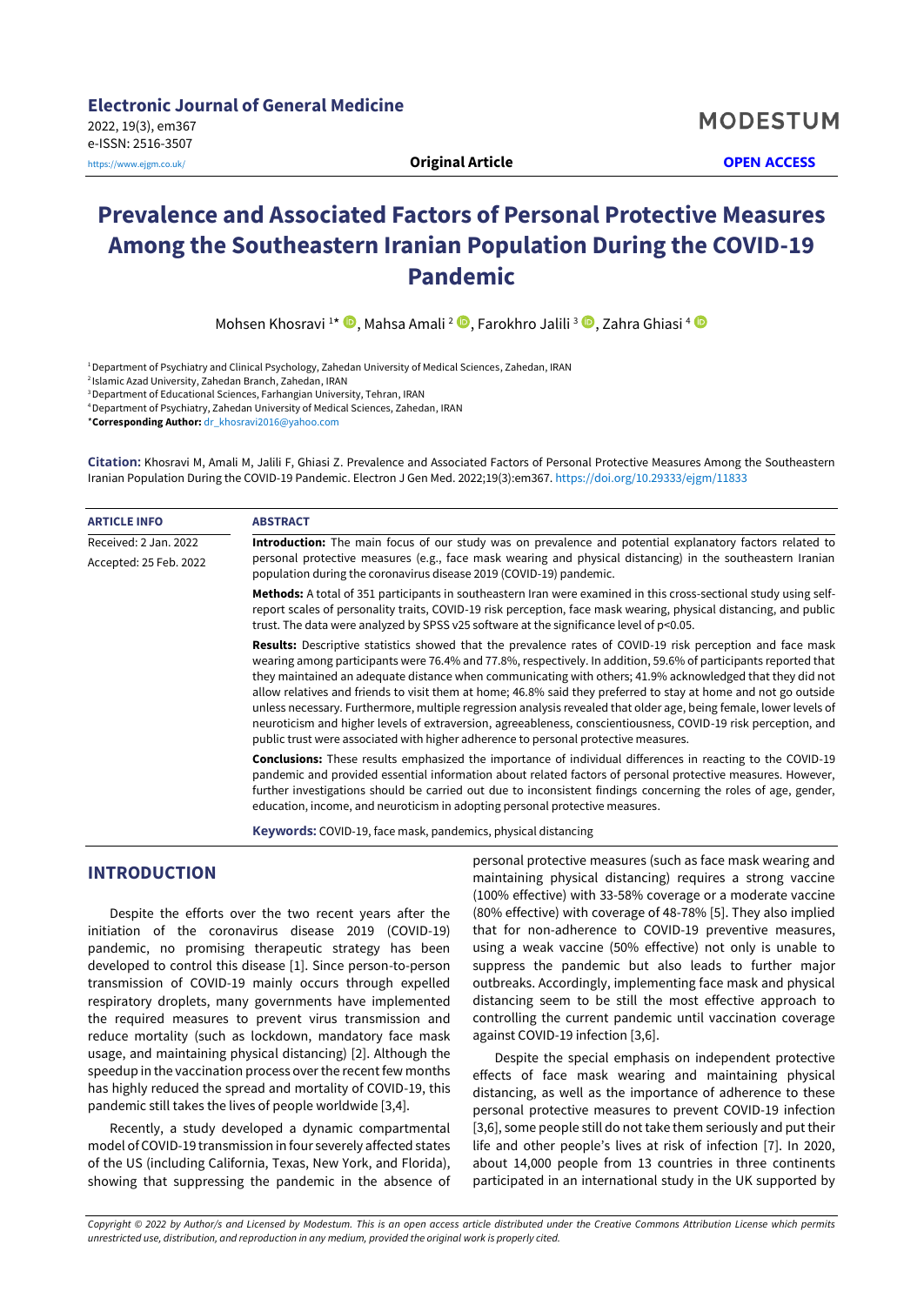the Institute of Global Health Innovation to investigate their behavioral measures for preventing COVID-19 infection. This study showed that regular use of face mask had the highest rate in China and Italy and the lowest rate in the UK and the US. Also, the UK and Sweden reported the maximum (84%) and minimum (34%) avoidance of small social gatherings [8]. Accordingly, a basic question is arisen "why do only some people participate in methods associated with the prevention of disease spread during the COVID-19 crisis?"

Few studies have been conducted so far on the factors associated with adopting protective behaviors to avoid COVID-19 infection, which have mostly relied on individual factors. The results of these studies revealed that factors such as age, gender, personality traits (particularly neuroticism and conscientiousness), and COVID-19 risk perception can relate to adherence to personal protective measures [2, 9, 10]. Trust is one of the other factors that can help form an accurate risk perception of COVID-19 disease [11-13].

According to the trust and confidence model, trust plays a key role in the management of threats by affecting public's judgments on risks and benefits so that it can indirectly impact the adoption of the recommended measures. Since trust is the core of listening, interpreting, and responding to public health messages, political and public trust seem to be able to play an essential role in combating the COVID-19 pandemic [14].

Despite the proven importance of preventive measures to control the COVID-19 pandemic, a recent study in Iran reported the overall spread of adopting personal protective measures to be less than 50%. Based on a dynamic compartmental model of COVID-19 transmission, this result shows that the 55-94% vaccination coverage with two doses of a weak vaccine (e.g., Sinopharm) would be required to control the epidemic in Iran [5, 9]. Hence, reaching the significant herd immunity for epidemic control at a faster pace entails higher adherence to personal protective measures, namely face mask wearing and maintaining physical distancing. All in all, the present study was performed among the southeastern Iranian population with two objectives: (i) determining the rates of COVID-19 risk perception and adopting personal protective measures, e.g., face mask wearing and physical distancing, to avoid COVID-19 infection and (ii) assessing the effects of socio-demographic characteristics, personality traits, COVID-19 risk perception, and public trust on complying with the above personal protective measures.

# **METHODS**

#### **Study Design, Participants, and Procedure**

The present cross-sectional study was conducted between August and October 2021 among the southeastern Iranian population. According to G\*power software version 3.1.9.4, the sample size for 80% power (regarding α error probability of 0.05, a small effect size of 0.055, 13 predictor variables, and 10% risk of attrition) was estimated at 370 people [15]. The inclusion criteria were: (i) aged over 18; (ii) minimum literacy; and (iii) access to the Internet services and social networks. After obtaining the research approval by the Ethics Committee (REC) of Islamic Azad University-Tehran Medical Sciences (IR.IAU.TMU.REC.1400.127), a total of 370 participants were selected using the snowball sampling method from among the southeastern Iranian population. As per the highly contagious **Table 1.** Socio-demographic characteristics of participants

| Parameter              | M±SD       | n (%)      |
|------------------------|------------|------------|
| Age (years)            | 29.22±9.69 |            |
| Gender                 |            |            |
| Male                   |            | 118 (33.6) |
| Female                 |            | 233 (66.4) |
| <b>Education level</b> |            |            |
| Non-degree             |            | 19(5.4)    |
| High school diploma    |            | 51(14.5)   |
| Academic degree        |            | 281(80.1)  |
| Income (monthly, IRR)  |            |            |
| $<$ 20,000,000         |            | 154 (43.9) |
| 20,000,000-40,000,000  |            | 68 (19.4)  |
| 40,000,000-60,000,000  |            | 104 (29.6) |
| 60,000,000-80,000,000  |            | 0(0.0)     |
| 80,000,000-100,000,000 |            | 13(3.7)    |
| >100,000,000           |            | 12(3.4)    |

Note. IRR: Iranian Rial

COVID-19 pneumonia, the online questionnaire link was sent to the participants through email, Telegram, WhatsApp, and Instagram. The targeted subjects were also encouraged to distribute the questionnaire among their contacts living in the south-east region of Iran.

Further, before completing the survey, a general overview of the study was given to the participants, and written informed consent was obtained from them. To abide by the Helsinki declaration [16], the subjects were told that their participation was voluntary and they could withdraw from the research for any given reason. It is worth noting that the questionnaires were anonymous to keep the participants' personal information confidential.

Finally, 351 of the participants correctly filled out the questionnaires; 66.4% of them were women. The participants were aged 18-59 (M±SD=29.22±9.69), and 81.1% of them had an academic degree. Further details of socio-demographic information are listed in **Table 1**.

#### **Research Instruments**

#### *Big five personality traits*

The 10-item big five inventory was used to investigate personality traits. This short scale comprises two items for each dimension (i.e., extraversion, agreeableness, conscientiousness, neuroticism, and openness to experience), which is scored on a 5-point Likert scale from 1 (strongly disagree) to 5 (strongly agree). In addition, questions 1, 4, 5, 7, and 9 are inversely scored [17]. In Iran, the reliability and validity of this questionnaire were reported in [17] to be suitable. In our study, Cronbach's alpha coefficients for extraversion, agreeableness, conscientiousness, neuroticism, and openness to experience were obtained of 0.87, 0.89, 0.80, 0.90, and 0.85, respectively.

#### *COVID-19 risk perception*

To assess the COVID-19 risk perception, participants responded to a single item (i.e., "how do you rate the danger of COVID-19 disease?") on a 5-point Likert scale ranging from 1 (not dangerous at all) to 5 (very dangerous). The response rates corresponding to "dangerous" and "very dangerous" were summed to calculate the percentage of participants who perceived COVID-19 as dangerous [10]. In this study, Cronbach's alpha coefficient was reported to be 0.88 for this item.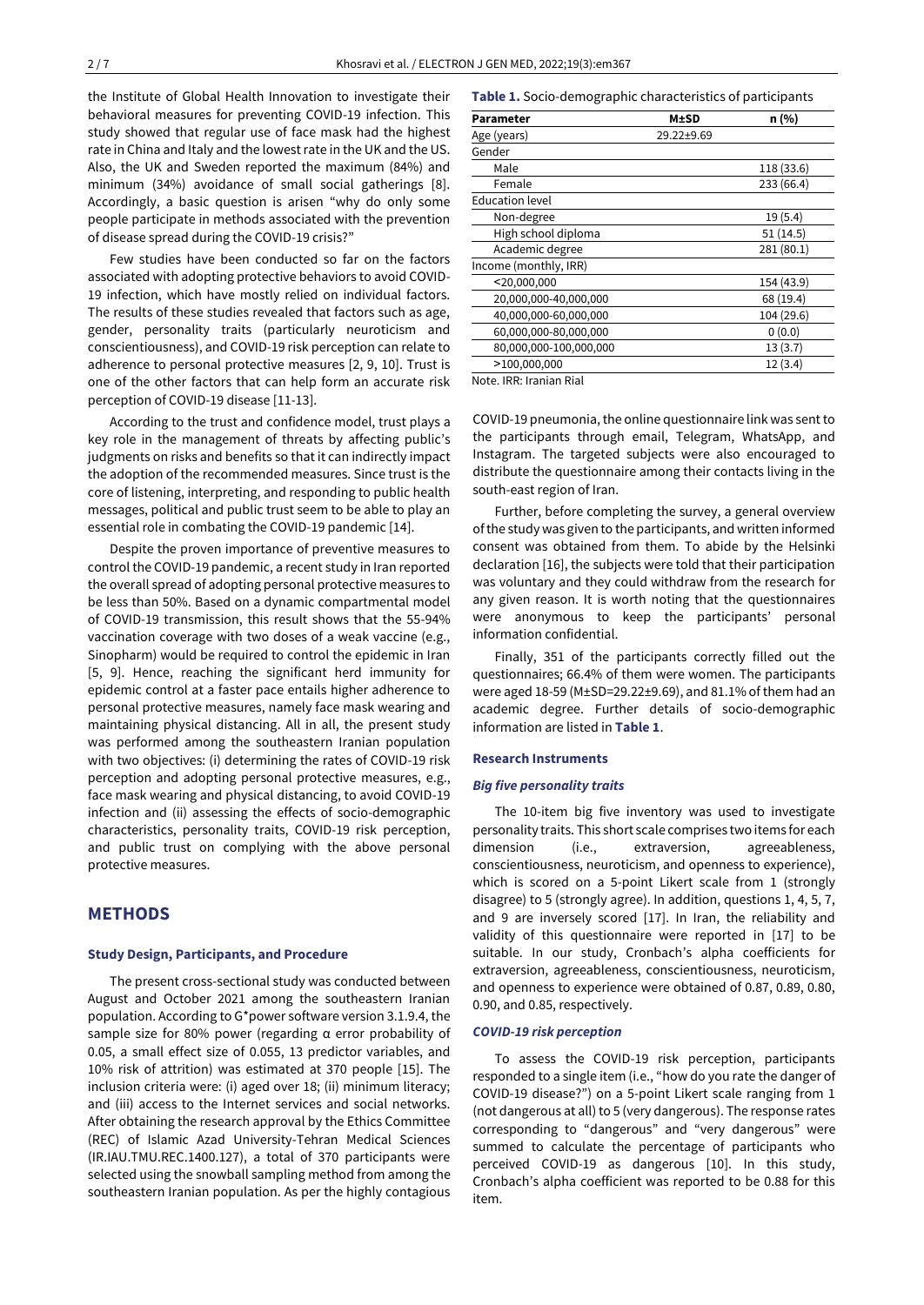**Table 2.** Percentage distributions of COVID-19 risk perception, face mask wearing, and physical distancing

| <b>Items</b>                                                   | Response             | $\frac{0}{0}$ |
|----------------------------------------------------------------|----------------------|---------------|
|                                                                | Not dangerous at all | 3.1           |
|                                                                | Not dangerous        | 9.7           |
| How do you rate the danger of COVID-19 disease?                | Neutral              | 10.8          |
|                                                                | Dangerous            | 32.2          |
|                                                                | Very dangerous       | 44.2          |
|                                                                | Never                | 5.1           |
|                                                                | Rare                 | 6.8           |
| I wear a face mask                                             | Sometimes            | 10.3          |
|                                                                | Mostly               | 21.7          |
|                                                                | Always               | 56.1          |
|                                                                | Never                | 7.1           |
|                                                                | Rare                 | 7.7           |
| I maintain an adequate distance when communicating with others | Sometimes            | 25.6          |
|                                                                | Mostly               | 27.1          |
|                                                                | Always               | 32.5          |
|                                                                | Never                | 11.7          |
|                                                                | Rare                 | 15.1          |
| I do not allow relatives and friends to visit me at home       | Sometimes            | 31.3          |
|                                                                | Mostly               | 23.4          |
|                                                                | Always               | 18.5          |
|                                                                | Never                | 11.1          |
|                                                                | Rare                 | 14.8          |
| I stay at home and do not go outside unless necessary          | Sometimes            | 27.3          |
|                                                                | Mostly               | 29.1          |
|                                                                | Always               | 17.7          |

### *Face mask wearing*

This factor was evaluated by a single item (i.e., "I wear a face mask") on a 5-point Likert scale ranging from 1 (never) to 5 (always). To calculate the percentage of participants who wore a face mask, response rates corresponding to "mostly" and "always" were summed [10]. In this study, Cronbach's alpha coefficient was reported to be 0.87 for this item.

#### *Physical distancing*

Three items, including (i) "I keep adequate distance when I communicate with others"; (ii) "I do not allow relatives and friends to visit me at home"; (iii) "I stay at home and don't go outside unless necessary", were used to assess physical distancing. Each item was scored on a 5-point Likert scale ranging from 1 (never) to 5 (always). To calculate the percentage of participants who practiced each form of physical distancing, response rates related to "mostly" and "always" were considered [10]. In our study, the Cronbach's alpha coefficient for these three physical distancing practices was obtained of 0.82.

#### *Public trust*

The questionnaire developed in [18] was employed to evaluate public trust. This 12-item questionnaire is scored on a 5-point Likert scale ranging from 1 (strongly disagree) to 5 (strongly agree), which has suitable reliability and validity (Cronbach's alpha coefficient of 0.90) [18].

## **Statistical Analysis**

The data were analyzed using SPSS v25 software. Descriptive statistics (including mean and standard deviation and frequency distribution) were used to describe individual characteristics. Also, to ascertain the correlation among the study variables, the point-biserial correlation coefficient, Pearson correlation coefficient, and Spearman's rank correlation coefficient were applied. Further, multiple linear regression analysis was employed to investigate the linear relationship between response variables (i.e., face mask wearing and physical distancing) and explanatory variables (i.e., socio-demographic characteristics, personality traits, COVID-19 risk perception, and public trust). The significance level was set at p˂0.05.

## **RESULTS**

**Table 2** presents the percentages of COVID-19 risk perception, face mask wearing, and physical distancing practices among the participants. The descriptive statistics showed that the spread of COVID-19 risk perception and face mask wearing was 76.4% and 77.8% among the participants, respectively. Also, 59.6% of the participants reported that they maintained an adequate distance when communicating with others; 49.1% stated that they did not allow relatives and friends to visit them at home; 46.8% posited that they preferred to stay at home and not go outside unless necessary.

Based on the results of the correlation matrix, both face mask wearing and physical distancing were positively correlated with age, gender, extraversion, agreeableness, conscientiousness, COVID-19 risk perception, and public trust, whereas there was a significant negative correlation between neuroticism and both face mask wearing and physical distancing. However, there was no significant correlation observed among education level, income, and personal protective measures (see **Table 3**).

Furthermore, the obtained results from the multiple regression analysis revealed that older age, being female, lower levels of neuroticism, and higher levels of extraversion, agreeableness, conscientiousness, COVID-19 risk perception, and public trust were associated with higher adherence to personal protective measures such as face mask wearing and maintaining physical distancing (see **Table 4** and **Table 5**).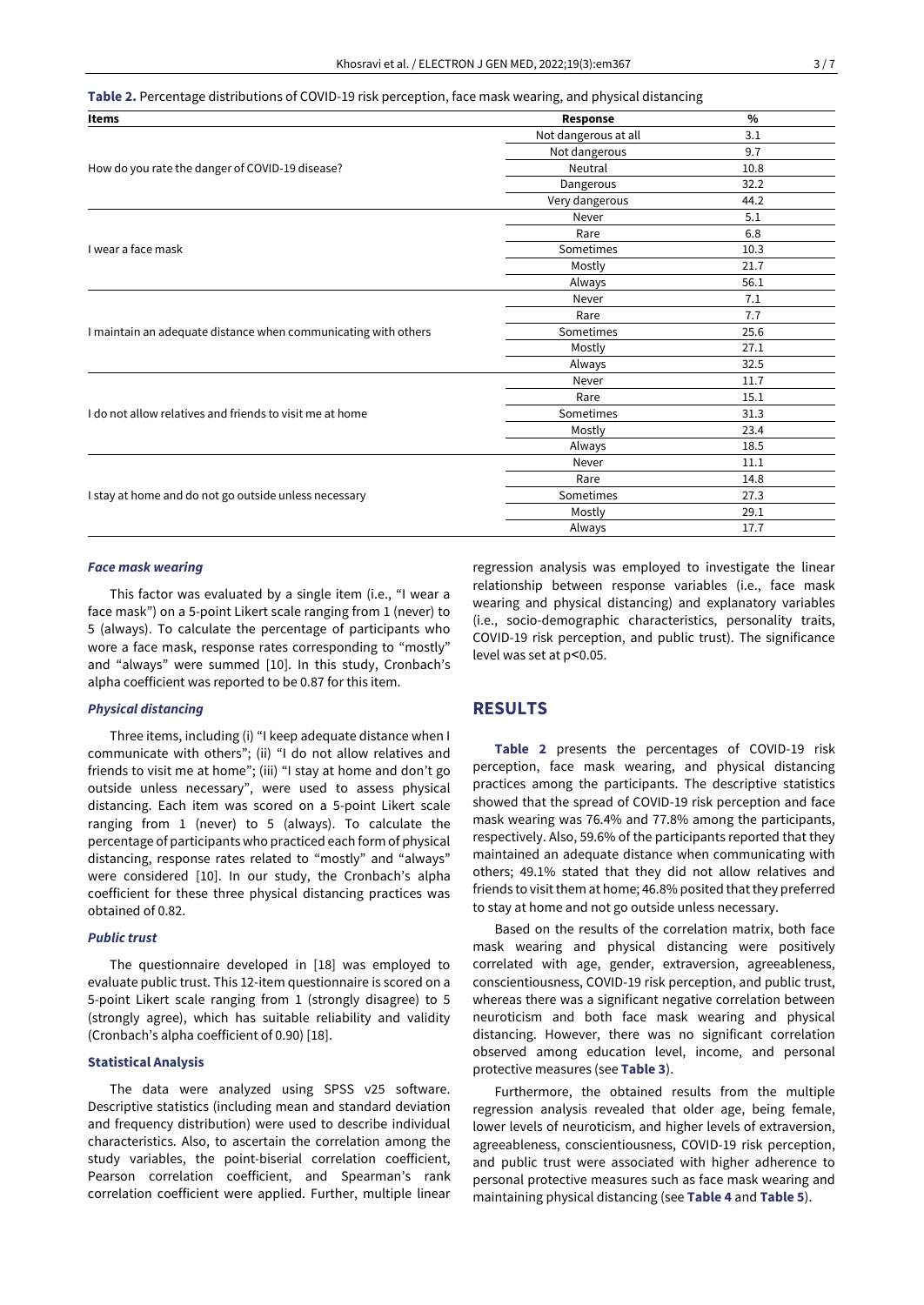## **Table 3.** Correlation matrix of study variables

| <b>Variables</b>             |                  | $\mathbf{2}$             | 3                        | 4                | 5                       | 6                        | 7                    | 8                        | 9                        | 10                       | 11         | 12                       | 13 |
|------------------------------|------------------|--------------------------|--------------------------|------------------|-------------------------|--------------------------|----------------------|--------------------------|--------------------------|--------------------------|------------|--------------------------|----|
| 1. Age                       |                  |                          |                          |                  |                         |                          |                      |                          |                          |                          |            |                          |    |
| 2. Gender                    | $-0.09$          | $\overline{\phantom{a}}$ |                          |                  |                         |                          |                      |                          |                          |                          |            |                          |    |
| 3. Education level           | 0.06             | 0.04                     | $\overline{\phantom{a}}$ |                  |                         |                          |                      |                          |                          |                          |            |                          |    |
| 4. Income                    | $0.48$ ***       | $0.23$ "                 | $0.24$ <sup>***</sup>    |                  |                         |                          |                      |                          |                          |                          |            |                          |    |
| 5. Extraversion              | $0.18$ ***       | $0.15$ "                 | 0.02                     | $0.10^{\degree}$ |                         |                          |                      |                          |                          |                          |            |                          |    |
| 6. Agreeableness             | $0.10^{\degree}$ | $0.14$ "                 | $0.13$ <sup>*</sup>      | 0.05             | $0.16$ <sup>**</sup>    | $\overline{\phantom{a}}$ |                      |                          |                          |                          |            |                          |    |
| 7. Conscientiousness         | $0.24$ ***       | $0.15$ "                 | 0.11                     | $0.17$ "         | $0.32$ ***              | $0.73$ ***               | ٠                    |                          |                          |                          |            |                          |    |
| 8. Neuroticism               | $-0.14$ "        | $-0.00$                  | $-0.00$                  | $-0.07$          | $-0.56$ ***             | $-0.08$                  | $-0.18$ ***          | $\overline{\phantom{a}}$ |                          |                          |            |                          |    |
| 9. Openness to experience    | $-0.03$          | 0.00                     | 0.02                     | $-0.09$          | $0.11$ <sup>*</sup>     | $0.13$ <sup>*</sup>      | $0.14$ <sup>**</sup> | $-0.08$                  | $\overline{\phantom{a}}$ |                          |            |                          |    |
| 10. COVID-19 risk perception | 0.06             | 0.07                     | 0.04                     | 0.03             | ***<br>$0.20^{\degree}$ | $0.12^{\degree}$         | 0.11                 | $-0.13$ <sup>*</sup>     | $0.14$ "                 | $\overline{\phantom{a}}$ |            |                          |    |
| 11. Public trust             | $-0.00$          | 0.10                     | $-0.11$                  | $-0.04$          | $0.24$ <sup>***</sup>   | 0.13                     | $0.20$ **            | $-0.22$                  | 0.06                     | $0.27$ ***               |            |                          |    |
| 12. Face mask wearing        | $0.22$ ***       | $0.19$ <sup>***</sup>    | 0.01                     | 0.04             | $0.36$                  | $0.43$ ***               | $0.49$ ***           | $-0.28$                  | 0.05                     | 0.24                     | 0.30       | $\overline{\phantom{0}}$ |    |
| 13. Physical distancing      | $0.24$ ***       | $0.22$ ***               | 0.05                     | 0.07             | ***<br>0.62             | $0.36$ ***               | $0.47$ ***           | $-0.50$ ***              | 0.07                     | 0.31                     | $0.34$ *** | $0.62$ ***               |    |

Note. Point-biserial correlation coefficient, Pearson's r, Spearman's ρ, and Cramer's V were used to examine the correlations between study variables; \*p<0.05; \*\*p<0.01; \*\*\*p<0.001

#### **Table 4.** Factors associated with face mask wearing

| <b>Independent variables</b> | в       | <b>SE</b>         | ß       |                     | <b>LBCI</b> | <b>UBCI</b> |
|------------------------------|---------|-------------------|---------|---------------------|-------------|-------------|
| Age                          | 0.01    | 0.00              | 0.11    | $2.55^{\degree}$    | 0.00        | 0.02        |
| Gender (Female)              | 0.26    | 0.11              | 0.10    | $2.37$ <sup>*</sup> | 0.04        | 0.47        |
| Extraversion                 | 0.06    | 0.03              | 0.11    | $2.06^{\degree}$    | 0.00        | 0.11        |
| Agreeableness                | 0.11    | 0.03              | 0.18    | $2.96$ "            | 0.03        | 0.19        |
| Conscientiousness            | 0.12    | 0.04              | 0.21    | $3.11$ "            | 0.04        | 0.20        |
| Neuroticism                  | $-0.05$ | 0.02              | $-0.10$ | $-1.97$             | $-0.10$     | 0.00        |
| COVID-19 risk perception     | 0.11    | 0.04              | 0.10    | $2.29^{\degree}$    | 0.01        | 0.20        |
| Public trust                 | 0.01    | 0.00              | 0.14    | $3.05$ "            | 0.00        | 0.02        |
| R                            | 0.61    |                   |         |                     |             |             |
| $R^2$                        | 0.37    |                   |         |                     |             |             |
| Adjusted $R^2$               |         | 0.35              |         |                     |             |             |
| $F$ (df1, df2)               |         | $25.36(8, 342)$ " |         |                     |             |             |

Note. LBCI: Lower bound confidence interval; COVID-19: The coronavirus disease 2019; SE: Standard error; UBCI: Upper bound confidence interval;  $ip<0.05$ ;  $ip<0.01$ ;  $ip<0.001$ 

### **Table 5.** Factors associated with physical distancing

| <b>Independent variables</b> | в       | <b>SE</b>       | ß       |                      | <b>LBCI</b> | <b>UBCI</b> |
|------------------------------|---------|-----------------|---------|----------------------|-------------|-------------|
| Age                          | 0.03    | 0.01            | 0.10    | $2.85$ <sup>**</sup> | 0.01        | 0.05        |
| Gender (Female)              | 0.76    | 0.22            | 0.12    | $3.33$ "             | 0.31        | 1.21        |
| Extraversion                 | 0.44    | 0.61            | 0.33    | $7.32$ ***           | 0.32        | 0.57        |
| Agreeableness                | 0.19    | 0.08            | 0.12    | $2.37$ <sup>*</sup>  | 0.03        | 0.34        |
| Conscientiousness            | 0.21    | 0.08            | 0.14    | $2.55^*$             | 0.05        | 0.38        |
| Neuroticism                  | $-0.26$ | 0.05            | $-0.21$ | $-4.86$ ***          | $-0.37$     | $-0.15$     |
| COVID-19 risk perception     | 0.35    | 0.09            | 0.13    | $3.56$ **            | 0.15        | 0.55        |
| Public trust                 | 0.03    | 0.01            | 0.12    | $3.21$ "             | 0.01        | 0.05        |
| R                            |         | 0.75            |         |                      |             |             |
| $R^2$                        |         | 0.57            |         |                      |             |             |
| Adjusted $R^2$               |         | 0.56            |         |                      |             |             |
| $F$ (df1, df2)               |         | 56.77 (8, 342)" |         |                      |             |             |

Note. LBCI: Lower bound confidence interval; COVID-19: The coronavirus disease 2019; SE: Standard error; UBCI: Upper bound confidence interval;  $\text{`p<0.05}; \text{``p<0.01}; \text{```p<0.001}$ 

# **DISCUSSION**

In the context of the COVID-19 pandemic, barrier gestures such as face mask wearing and physical distancing have been highly recommended. However, individuals' reactions to the COVID-19 pandemic to avoid infection may be associated with various variables [19,20]. The present study aimed to ascertain the rates of COVID-19 risk perception and personal protective measures adoption, e.g., face mask wearing and physical distancing, among the south-east residents in Iran to avoid infection with the COVID-19 and determine the main decisive relevant factors.

In our study, the results of descriptive statistics showed moderate risk perception of COVID-19 and insufficient participation of the south-east residents in Iran to adopt preventive measures, especially physical distancing. In this respect, recent evidence has demonstrated that when stranger characters' wear face masks, interpersonal distance is significantly reduced since they were assumed to be more trustworthy [19-21].

As another important point, interpersonal distance among the participants who are infected with the COVID-19 or live in low-risk areas is even further reduced [19]. These findings further explain the psychological factors motivating interpersonal distance adjustments, particularly once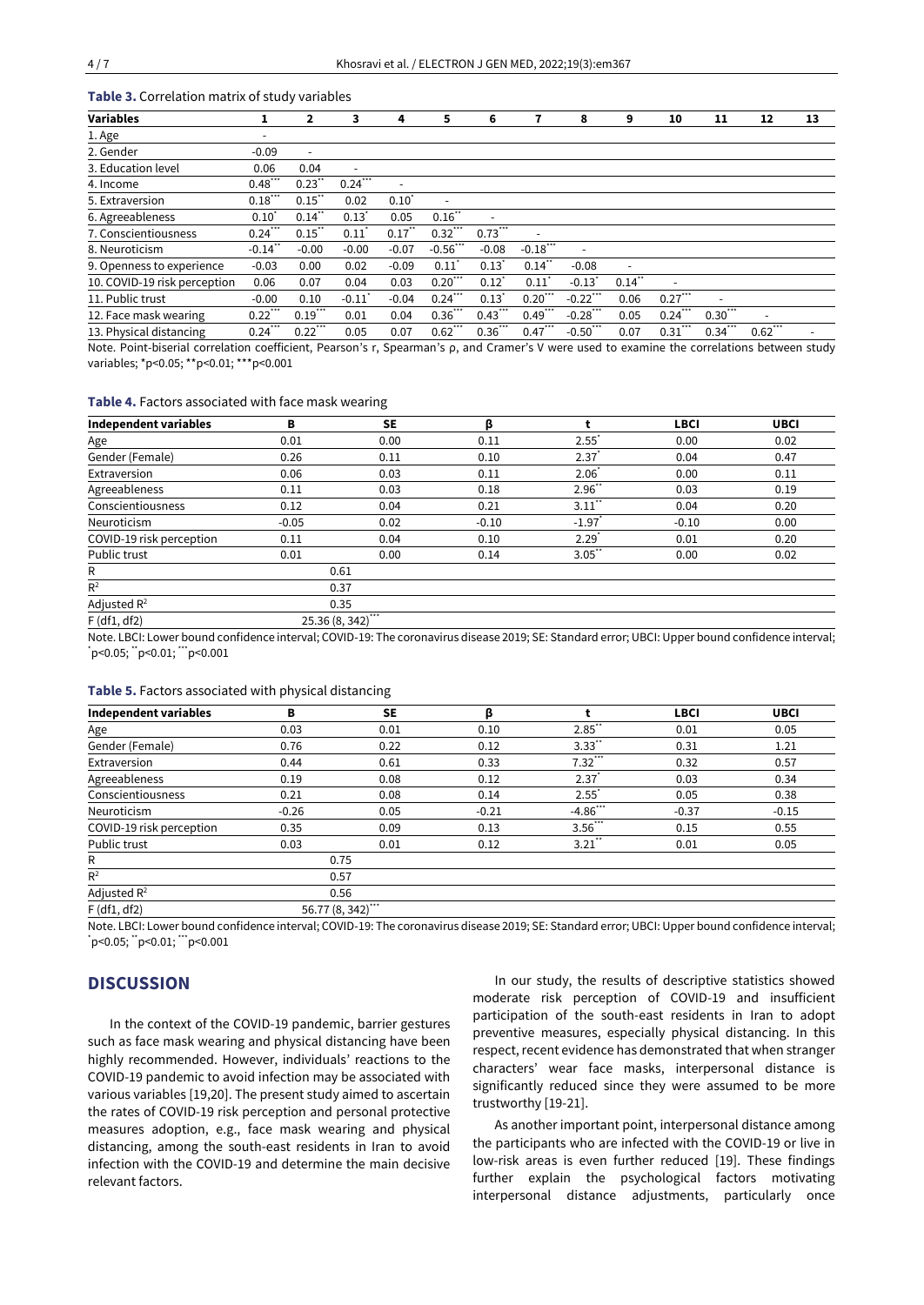encountering a collective threat. These findings are also important to health policy-makers, showing that in addition to the indisputable value of face mask wearing in the current pandemic crisis, physical distancing should be focused to prevent detrimental health consequences [19].

Our results also revealed that older age and being female are more associated with higher rates of wearing face mask and practicing physical distancing. These results are consistent with those of prior studies [10,22-25]. In actual fact, men are less likely, compared to women, to believe that they are severely affected by the COVID-19 disease. Also, more strongly compared to women, men perceive wearing face mask to be shameful, a sign of weakness, and a stigma [26]. These reasons partly mediate the gender differences in intentions to wear face mask and practice physical distancing. At the same time, older individuals are at a higher risk of dying from the COVID-19 disease. Therefore, it will not be surprising that age will be positively associated with complying with the COVID-19 measures [24]. However, it was shown that engaging in protective behaviors decreases by increasing age, and older adults, compared to middle-aged, exhibit a tendency towards lower perceived risk [27]. Nevertheless, some recent evidence has supported the lack of age-related differences in compliance behaviors [28-30]. These contradictions might be attributed to the variations in the underlying personality factors, COVID-19 risk perception, and public trust among participants. These individual differences might be true in explaining the lack of correlation among education level, income, and personal protective measures since previous studies implied higher adherence to personal protective measures among more educated people with lower levels of income [23].

In this study, relationships were established between personality factors and COVID-19-related behaviors. Generally, lower scores of neuroticism and higher scores of extraversion, agreeableness, and conscientiousness were associated with higher adherence to personal protective measures such as wearing face mask and maintaining physical distancing. As a rule, people with high neuroticism perceive the world as a threat, easily get nervous, and have difficulty coping with stressful situations. This argument has been supported by the studies on neuroticism mechanisms, which highlighted the critical role of affective reactivity and preoccupation processes. Accordingly, the odds are that people with higher neuroticism are more worried about the COVID19-related information and pandemic consequences and thus experience more inappropriate effects during this preoccupation [31].

Being consistent with these results, the studies [10,32] have indicated that neuroticism personality trait has a positive relationship with adopting physical distancing to avoid COVID-19 infection. However, it was concluded that higher levels of anxiety are associated with lower adherence to personal protective measures [33]. This behavioral contradiction in the people with high neuroticism when facing a pandemic is probably due to their neuroticism levels. For instance, people with higher levels of anxiety and fear are more likely to accept denial as a psychological defense mechanism to lower fear. In other words, they have high-risk behaviors such as substance/medication use disorders or risky sexual practices to meet the feeling of psychological security [31]. However, higher levels of extraversion, agreeableness, and conscientiousness seem to be associated with anxieties,

concerns, fears, negative effects less related to COVID-19, and higher acceptance rates of COVID-19 containment measures.

In addition to the findings on personality traits, our results illustrated that higher scores of COVID-19 risk perception and public trust are related to higher adherence to personal protective measures such as wearing face mask and maintaining physical distancing. In detail, people who perceive COVID-19 as a serious threat have a greater tendency towards adopting preventive measures to avoid COVID-19 infection. Moreover, when a person is at a risk of health problem, they attempt to avoid it by trying out different ways, which is regarded as an avoidance behavior adopted for surviving an infectious disease [10]. Another factor that contributes to adopting personal protective measures is trust [7].

As already stated, trust has a critical part in the management of a threat by influencing the public judgments on the risks and the relevant benefits. This has caused the crisis communication and effective risk to be more dependent on how to receive information and the level of trust in the government within the pandemic crisis. Thus, complete information should be provided by governments about the pandemic to preserve public trust, even if very limited information is available [34,35].

## **Strengths and Limitations of the Study**

The present findings contribute to a better understanding of how individuals respond to the pandemic according to personality traits and demonstrating the significance of both personal hygiene practices and COVID-19 risk perception. If the information about the individual's personality traits is available during the pandemic, their behavior would be predictable. This way, health care providers are able to develop apt interventions to raise awareness among individuals in the community.

This study helps to identify the key role of personal protective measures, which should be well addressed in national campaigns. In addition, the relation among COVID-19 risk perception, public trust, and adopting preventive measures can be helpful in reducing infection rates, assisting in controlling the pandemic spread. Moreover, concerning age and gender differences in precautionary behaviors for contagion avoidance, our findings could be used to encourage media platforms to present persuasive messages targeted on young people (particularly young men), as it is less probable that they adopt protective behaviors.

Above all, this study suffered some limitations. First, the sample size was relatively small and mainly included Baluch ethnic group; therefore, our findings cannot be generalized easily and should be replicated in a more diverse and larger sample. As the second limitation, a definite causality for a correlation cannot be often specified by cross-sectional studies. This restriction might prohibit a profound understanding of the most basic principles of the causal relationship between the study variables. Finally, self-report measures were used to collect data, which cannot be fully trusted. Accordingly, it is suggested that future studies should focus on methodological limitations, including sole reliance on self-report scales due to memory bias and demand characteristics, lack of prospective data, and disregarding ethnic differences.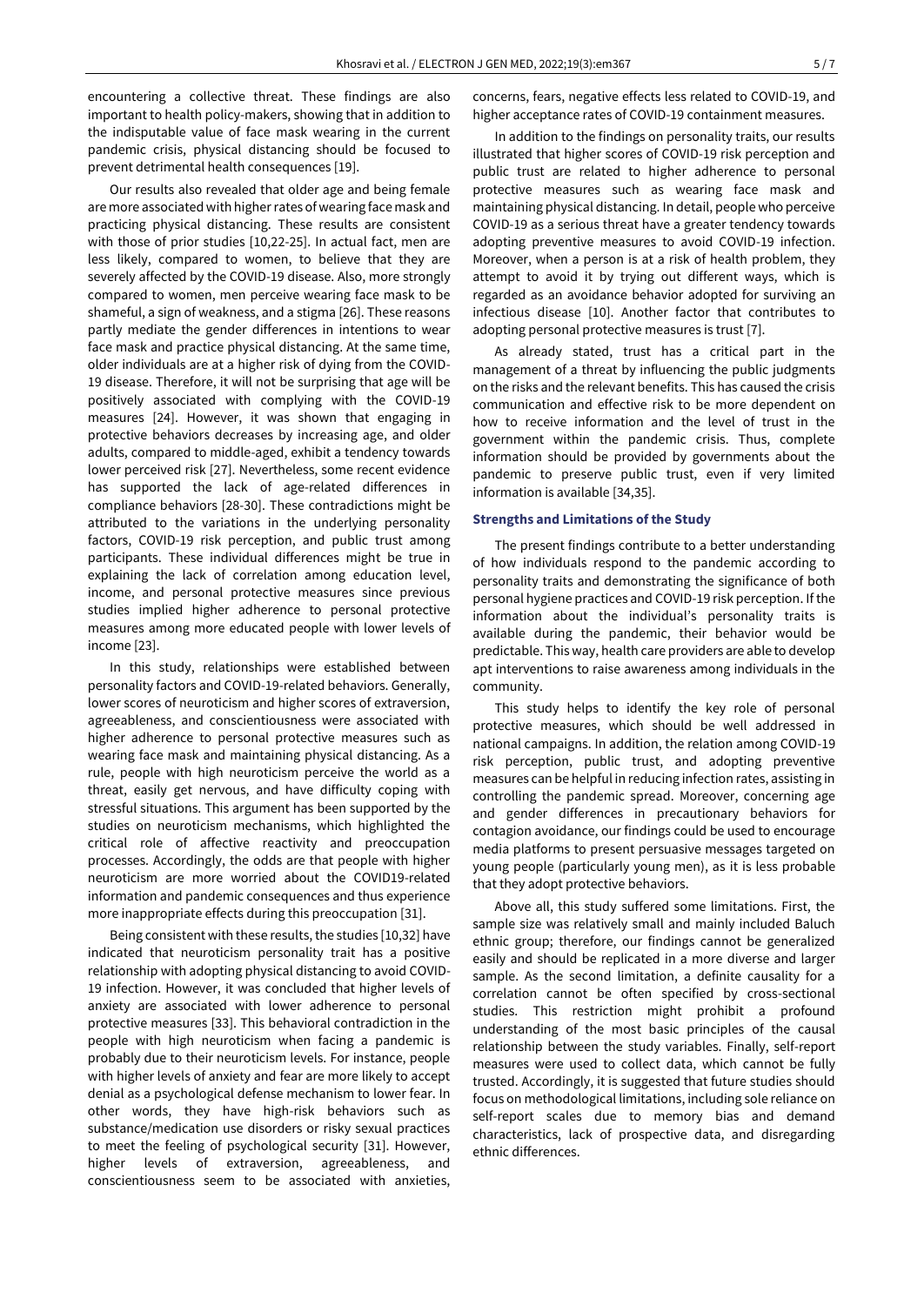## **CONCLUSIONS**

The public tendency plays an essential and decisive role in successfully adopting personal protective measures recommended by public health authorities. However, encouraging people to unconditionally adopt these recommended preventive measures is still considered a serious health problem. The present study aimed to assess factors related to face mask wearing and physical distancing in the southeastern Iranian population during the COVID-19 pandemic. The results of the present study illuminated the factors related to the adoption of preventive measures to avoid COVID-19 infection. These potential associated factors were age, gender, personality traits, COVID-19 risk perception, and public trust. However, we suggest further studies on the role of neuroticism in predicting personal protective measures since there have been inconsistent findings about how individuals with high neuroticism respond to the pandemic. Further research is also recommended to investigate the impact of age, gender, education, and income differences on adopting preventive measures.

**Author contributions: MKH:** Conceptualization, resources, formal analysis, methodology, visualization, writing original draft, reviewing, and editing; **MA**, **FJ**, and **ZGH:** Data collection, resources, reviewing, and editing. All authors have agreed with the results and conclusions. **Funding:** No funding source is reported for this study.

**Acknowledgements:** The authors hereby would like to thank to the patients who aided in conducting the present study.

**Declaration of interest:** No conflict of interest is declared by authors.

# **REFERENCES**

- 1. Díaz E, Menéndez RA, Cortés PV, et al. Pharmacological treatment of COVID-19: Narrative review of the working group in infectious diseases and sepsis (GTEIS) and the working groups in transfusions and blood products (GTTH). Med Intensiva (Engl Ed). 2021;45(2):104-21[. https://doi.org/](https://doi.org/10.1016/j.medin.2020.06.017) [10.1016/j.medin.2020.06.017](https://doi.org/10.1016/j.medin.2020.06.017) PMid:32854988 PMCid: PMC7833076
- 2. Dadras O, Alinaghi SA, Karimi A, et al. Effects of COVID-19 prevention procedures on other common infections: A systematic review. Eur J Med Res. 2021;26(1):67. <https://doi.org/10.1186/s40001-021-00539-1> 34217366 PMCid:PMC8253677
- 3. Wong SH, Teoh JY, Leung CH, et al. COVID-19 and public interest in face mask use. Am J Respir Crit Care Med. 2020;202(3):453-5. [https://doi.org/10.1164/rccm.202004-](https://doi.org/10.1164/rccm.202004-1188LE) [1188LE](https://doi.org/10.1164/rccm.202004-1188LE) PMid:32539430 PMCid:PMC7397798
- 4. Khosravi M. Candidate psychotropics against SARS–CoV–2: A narrative review. Pharmacopsychiatry. 2022;55(1):16-23. <https://doi.org/10.1055/a-1551-3756> PMid:34399430
- 5. Shen M, Zu J, Fairley CK, et al. Projected COVID-19 epidemic in the United States in the context of the effectiveness of a potential vaccine and implications for social distancing and face mask use. Vaccine. 2021;39(16):2295-302. <https://doi.org/10.1016/j.vaccine.2021.02.056> PMid: 33771391 PMCid:PMC7914016
- 6. Leung NH, Chu DK, Shiu EY, et al. Respiratory virus shedding in exhaled breath and efficacy of face masks. Nat Med. 2020;26(5):676-80. [https://doi.org/10.1038/s41591-020-](https://doi.org/10.1038/s41591-020-0843-2) [0843-2](https://doi.org/10.1038/s41591-020-0843-2) PMid:32371934 PMCid:PMC8238571
- 7. Khosravi M. Perceived risk of COVID-19 pandemic: The role of public worry and trust. Electron J Gen Med. 2020;17(4):em203[. https://doi.org/10.29333/ejgm/7856](https://doi.org/10.29333/ejgm/7856)
- 8. Alford J. Open data hub launches to track global responses to COVID-19. Available at: [https://www.imperial.ac.uk/](https://www.imperial.ac.uk/news/196793/open-data-launches-track-global-responses/) [news/196793/open-data-launches-track-global](https://www.imperial.ac.uk/news/196793/open-data-launches-track-global-responses/)[responses/](https://www.imperial.ac.uk/news/196793/open-data-launches-track-global-responses/)
- 9. Rahimi Z, Shirali GA, Araban M, Javad Mohammadi M, Cheraghian B. Mask use among pedestrians during the Covid-19 pandemic in Southwest Iran: An observational study on 10,440 people. BMC Public Health. 2021;21(1):133. <https://doi.org/10.1186/s12889-020-10152-2> PMid: 33446172 PMCid:PMC7807226
- 10. Abdelrahman M. Personality traits, risk perception, and protective behaviors of Arab residents of Qatar during the COVID-19 pandemic. Int J Ment Health Addict. 2020;1-12. <https://doi.org/10.1007/s11469-020-00352-7> PMid: 32837433 PMCid:PMC7307935
- 11. Ye M, Lyu Z. Trust, risk perception, and COVID-19 infections: Evidence from multilevel analyses of combined original dataset in China. Soc Sci Med. 2020;265:113517. <https://doi.org/10.1016/j.socscimed.2020.113517> PMid: 33218890 PMCid:PMC7654228
- 12. Almutairi AF, BaniMustafa AA, Alessa YM, Almutairi SB, Almaleh Y. Public trust and compliance with the precautionary measures against COVID-19 employed by authorities in Saudi Arabia. Risk Manag Healthc Policy. 2020;13:753-60. <https://doi.org/10.2147/RMHP.S257287> PMid:32753988 PMCid:PMC7354916
- 13. Mohammadi MR, Zarafshan H, Bashi SK, Mohammadi F, Khaleghi A. The role of public trust and media in the psychological and behavioral responses to the COVID-19 pandemic. Iran J Psychiatry. 2020;15(3):189-204. <https://doi.org/10.18502/ijps.v15i3.3811> PMid:33193767 PMCid:PMC7603593
- 14. Ayalon L. Trust and compliance with COVID-19 preventive behaviors during the pandemic. Int J Environ Res Public Health. 2021;18(5):2643. [https://doi.org/10.3390/](https://doi.org/10.3390/ijerph18052643) [ijerph18052643](https://doi.org/10.3390/ijerph18052643) PMid:33807977 PMCid:PMC7967340
- 15. Faul F, Erdfelder E, Lang AG, Buchner A. G\* power 3: A flexible statistical power analysis program for the social, behavioral, and biomedical sciences. Behav Res Methods. 2009;41(4):1149-60.<https://doi.org/10.3758/BRM.41.41149> PMid:19897823
- 16. Goodyear MD, Krleza-Jeric K, Lemmens T. The declaration of Helsinki. BMJ. 2007;335(7621):624-5. [https://doi.org/10.](https://doi.org/10.1136/bmj.39339.610000.BE) [1136/bmj.39339.610000.BE](https://doi.org/10.1136/bmj.39339.610000.BE) PMid:17901471 PMCid: PMC1995496
- 17. Mohammadzadeh A, Najafi M. Validating of the big five inventory (BFI-10): A very brief measure of the five factor personality model. Q Educnl Meas. 2010;1(2):117-30.
- 18. Gholipour A, Pirannezhad A. Explanation of fourdimensional model of justice in development of selfefficacy in educational institutions. J Hum Sci. 2007;53:357- 74.
- 19. Cartaud A, Quesque F, Coello Y. Wearing a face mask against COVID-19 results in a reduction of social distancing. PLoS One. 2020;15(12):e0243023. [https://doi.org/10.1371/](https://doi.org/10.1371/journal.pone.0243023) [journal.pone.0243023](https://doi.org/10.1371/journal.pone.0243023) PMid:33284812 PMCid:PMC7721169
- 20. Aranguren M. Face mask use conditionally decreases compliance with physical distancing rules against COVID-19: Gender differences in risk compensation pattern. Ann Behav Med. 2021;kaab072. [https://doi.org/10.1093/abm/](https://doi.org/10.1093/abm/kaab072) [kaab072](https://doi.org/10.1093/abm/kaab072) PMid:34397085